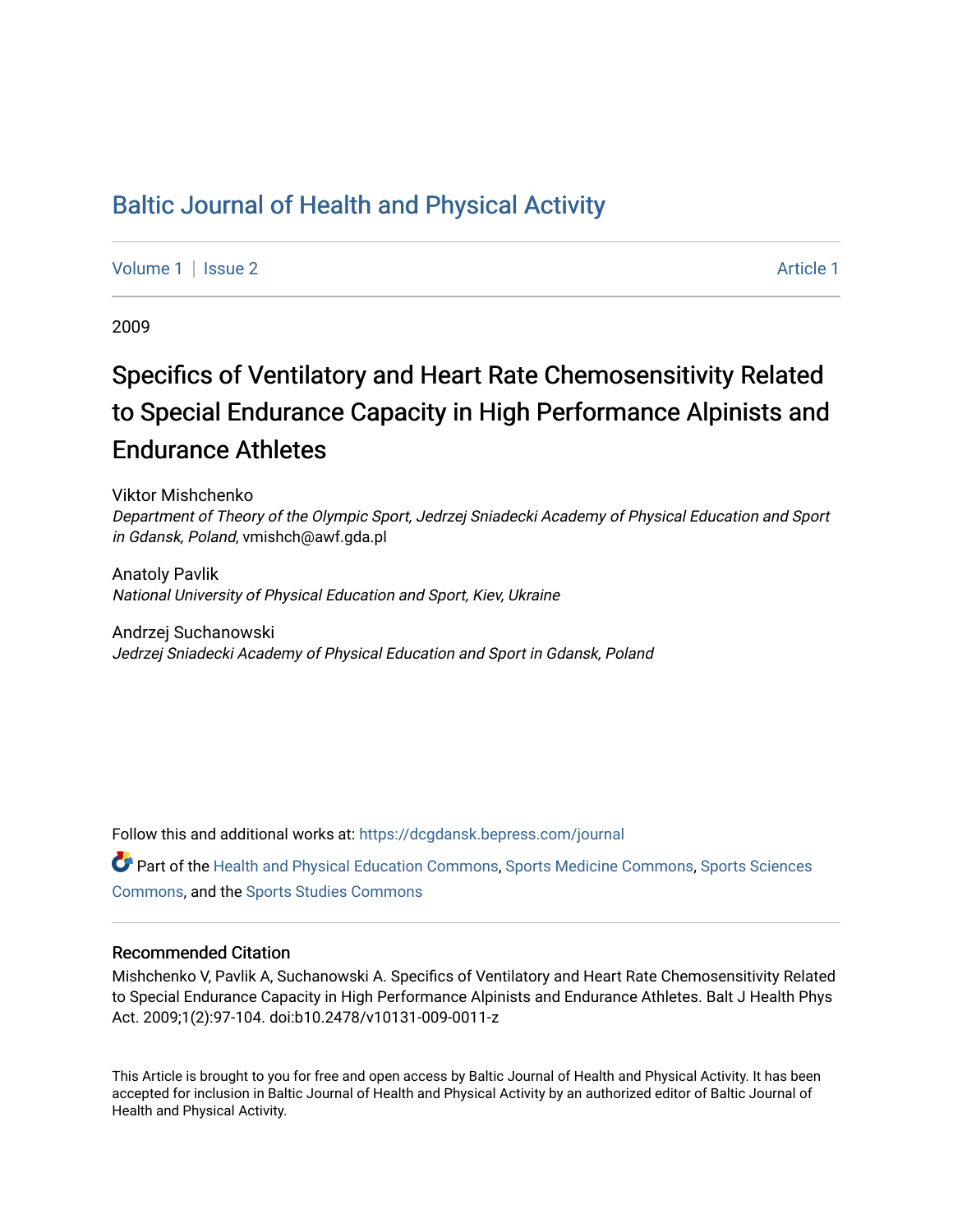|                                                                                                                                    | <b>Specifics of Ventilatory and Heart Rate</b><br><b>Chemosensitivity Related to Special Endurance</b><br><b>Capacity in High Performance Alpinists</b><br>and Endurance Athletes                                                                                                                                                                                                                                                                                                                                                                                                                                                                                                                                                                                                                            |
|------------------------------------------------------------------------------------------------------------------------------------|--------------------------------------------------------------------------------------------------------------------------------------------------------------------------------------------------------------------------------------------------------------------------------------------------------------------------------------------------------------------------------------------------------------------------------------------------------------------------------------------------------------------------------------------------------------------------------------------------------------------------------------------------------------------------------------------------------------------------------------------------------------------------------------------------------------|
|                                                                                                                                    | DOI: 10.2478/v10131-009-0011-z                                                                                                                                                                                                                                                                                                                                                                                                                                                                                                                                                                                                                                                                                                                                                                               |
| <b>Authors' Contribution:</b><br>A - Study Design<br>B - Data Collection                                                           | Viktor Mishchenko <sup>1 (A,B,D,E,F)</sup> , Anatoly Pavlik <sup>2 (B,C,F)</sup> ,<br>Andrzej Suchanowski <sup>1 (A,D,F)</sup>                                                                                                                                                                                                                                                                                                                                                                                                                                                                                                                                                                                                                                                                               |
| C - Statistical Analysis<br>D - Data Interpretation<br>E - Manuscript Preparation<br>F - Literature Search<br>G - Funds Collection | <sup>1</sup> Jedrzej Sniadecki Academy of Physical Education and Sport in Gdansk,<br>Poland<br><sup>2</sup> National University of Physical Education and Sport, Kiev, Ukraine                                                                                                                                                                                                                                                                                                                                                                                                                                                                                                                                                                                                                               |
|                                                                                                                                    | Key words: alpinists, endurance athletes, cardiorespiratory response, hypoxia,<br>hypercapnia, special work capacity                                                                                                                                                                                                                                                                                                                                                                                                                                                                                                                                                                                                                                                                                         |
|                                                                                                                                    | <b>Abstract</b>                                                                                                                                                                                                                                                                                                                                                                                                                                                                                                                                                                                                                                                                                                                                                                                              |
| <b>Background:</b>                                                                                                                 | The aim was to compare ventilatory and heart rate chemosensitivity to                                                                                                                                                                                                                                                                                                                                                                                                                                                                                                                                                                                                                                                                                                                                        |
| <b>Material/Methods:</b>                                                                                                           | hypoxia and hypercapnia in homogenous groups of high performance<br>alpinists and endurance athletes and its relation to special work endurance.<br>Thirty-two male best national alpinists (30.7±2.7 yrs, $VO_{2max}$ 63.7±1.9 ml.<br>$kg-1$ , min <sup>-1</sup> , 14.3 $\pm$ 2.4 yrs of experience) and 24 high performance male road<br>cyclists of national team (25.7±1.1 yrs, VO <sub>2max</sub> 74.5±1.5 ml.kg <sup>-1</sup> ,min <sup>-1</sup> ,11.2±1.4                                                                                                                                                                                                                                                                                                                                             |
|                                                                                                                                    | yrs of experience) were examined by isocapnic progressive hypoxia and $CO2$<br>rebreathing tests. Maximal oxygen uptake, lung ventilation and heart rate<br>peak responses were measured in an incremental ergometric test at sea<br>level. Special work capacity of 23 alpinists was evaluated as the best time of<br>non complicated mountain climbing between the point at 3,290 and 4,300 m<br>above the sea level. Special work capacity of cyclists was evaluated as the<br>best time of the individual 50 km race at the sea level.                                                                                                                                                                                                                                                                   |
| <b>Results:</b>                                                                                                                    | The results showed no significant differences of the hypoxic ventilatory response in<br>groups of alpinists and cyclists (p>0.05) But circulatory response evaluated by<br>response of HR increase in answer to a decrease in $O_2$ arterial blood saturation<br>(SaO <sub>2</sub> ) in alpinists was lower ( $p$ <0.05). Results showed that the evaluation of<br>ventilatory and heart rate chemosensitivity in addition to measure of aerobic power<br>may give important information for prevision of specific working capacity of high<br>performance alpinists. Maximal oxygen uptake (ml/kg body mass) of the four best<br>alpinists did not differ from the values of other alpinists. Special work capacity of<br>alpinists was significantly related to tidal volume increase for the hypoxia test |
| Conclusions:                                                                                                                       | $(r=-0.60)$ and to $CO2$ sensitivity (r=-0.67).<br>The long-term exposure to environmental hypoxia and hypocapnia in alpinists<br>generates specific changes in respiratory control. To evaluate special work capacity<br>potential possibilities in a homogenous group of high performance alpinists first of all<br>heart rate response sensitivity to hypoxia as well ventilatory response sensitivity to<br>$CO2$ had to be taken into account, but only an alpinist's aerobic power.                                                                                                                                                                                                                                                                                                                    |
| Word count: 2 851                                                                                                                  |                                                                                                                                                                                                                                                                                                                                                                                                                                                                                                                                                                                                                                                                                                                                                                                                              |
| Tables: 3                                                                                                                          | Received: November 2009                                                                                                                                                                                                                                                                                                                                                                                                                                                                                                                                                                                                                                                                                                                                                                                      |
| Figures: -                                                                                                                         | Accepted: November 2009                                                                                                                                                                                                                                                                                                                                                                                                                                                                                                                                                                                                                                                                                                                                                                                      |

References: 20 Published: December 2009

#### Address for correspondence:

Prof. Viktor Mishchenko

Academy of Physical Education and Sport, Department of Theory of the Olympic Sport, 80-336 Gdańsk, Poland, ul. K. Górskiego 1 Phone: +4858 554-73-66, e-mail: vmishch@awf.gda.pl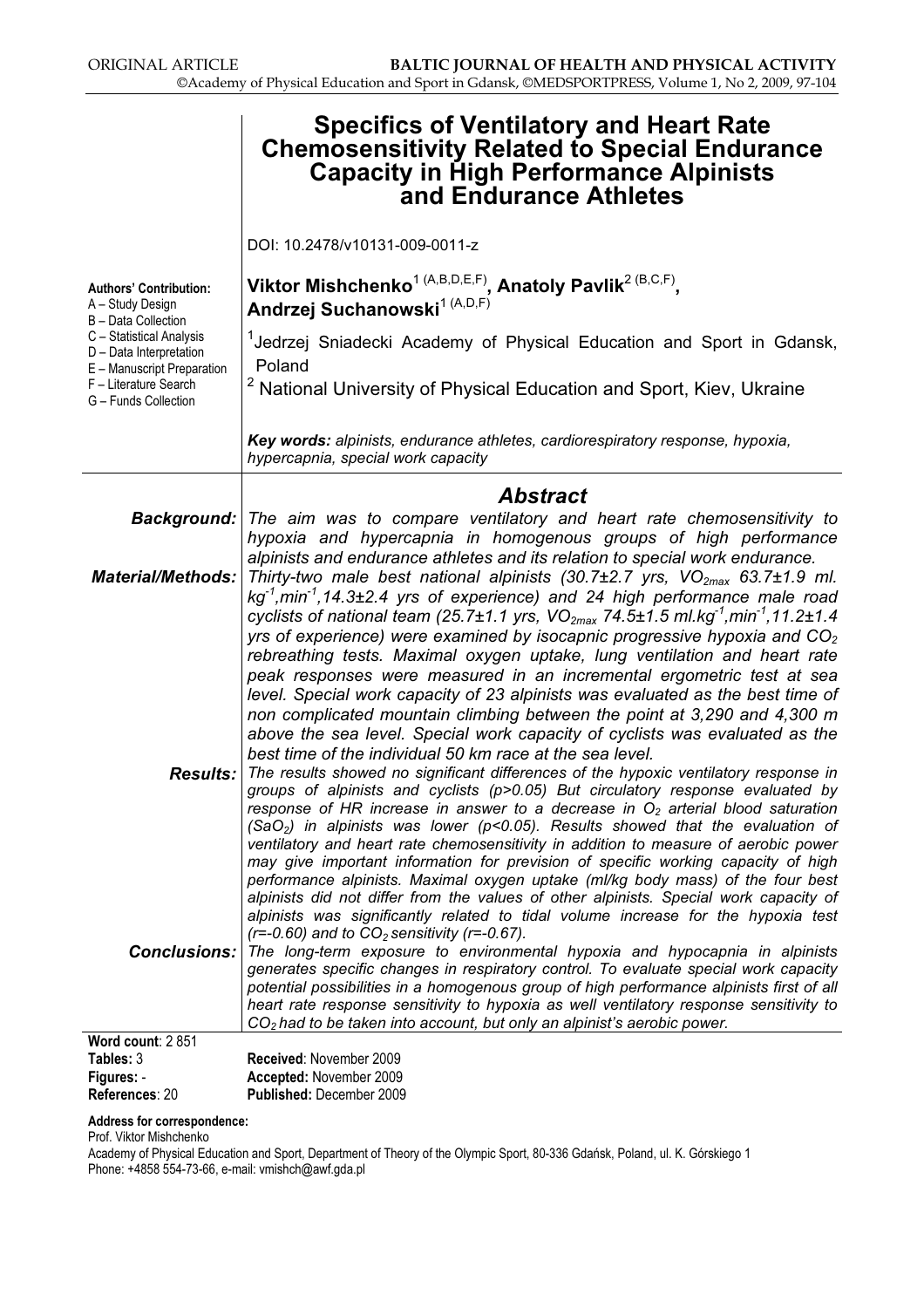V. Mishchenko, A. Pavlik, A. Suchanowski, Ventilatory and Heart Rate Chemosensitivity Related to Special Endurance Capacity in High Performance Alpinists and Endurance Athletes

#### Introduction

Oxygen delivery and efficiency of  $O<sub>2</sub>$  utilization are of tremendous importance for the realization of energy processes during adaptation in alpinists and endurance athletes. Under conditions of specific training loads the above occurs along with the increase in the body oxygen regime tension [1,2]. However, specific control mechanisms of realizing this kind of adaptation effect are not yet clear [3]. Some data indicate that the response mechanisms of the ventilatory control system are not static but depend on afferent input and exhibit a large degree of restoration or plasticity [4].

It is known that a possible degree of shifting homeostasis parameters may permit making judgements about the "reserves of homeostasis" [2,5]. If one could easily determine the level of homeostatic reserves, it would become the most precise quantitative expression of the specific adaptation degree. In alpinist and endurance training the most important is respiratory homeostasis. One may suppose that any optimum value of above indicated parameters of the cardiorespiratory system response (or, its optimum reactivity) may only provide the most favorable for energy metabolism respiratory homeostasis. At such a direction of adaptation regulatory mechanism analysis attention is accentuated at the account of cardiorespiratory response sensitivity to the hypoxic and  $CO<sub>2</sub>-H<sup>+</sup>$  shifts of the internal environment (homeostatic regulation) [3,6].

For the analysis of adaptation to high physical activity in high altitude hypoxic environment one should take into account the fact that in the process of respiratory system adaptation to a specific factor of high physical activity (hypoxia and metabolic acidosis), reduction of total amount of afferent impulses occurs [2,7,8]. Therefore, the decrease in the total amount of afferent impulses may be one of the important criteria for optimization of respiratory system adaptation.

Specific mechanisms indicating peculiarities of alpinists' training status are not yet clear. We supposed that respiratory response hyposensitivity to hypoxia and hypercapnia may be essential factors of high specific adaptation, and therefore, in this study we aimed to compare ventilatory and heart rate chemosensitivity to hypoxia and hypercapnia in homogenous groups of high performance alpinists and endurance athletes. Its relation to special work endurance was evaluated also.

#### Material and methods

Thirty two male best national male alpinists (30.7±2.7 yrs, BMI 24.31±0.51 kg/m<sup>2</sup>, VO<sub>2max</sub> 63.7 $\pm$ 1.9 ml.kg<sup>-1</sup>,min<sup>-1</sup>,14.3 $\pm$ 2.4 yrs of experience) and 24 high performance male road cyclists of national team (25.7±1.1 yrs, BMI 24.03±0.43 kg/m<sup>2</sup>, VO<sub>2max</sub> 74.5±1.5 ml.kg<sup>-1</sup>,min<sup>-1</sup>,11.2±1.4 yrs of experience) were examined by isocapnic progressive hypoxia and  $CO<sub>2</sub>$  rebreathing tests [9,10]. Measurements were provided at the sea level (32 alpinists, 24 cyclists) and at 3,700 m above the sea level (23 alpinists) 7–8 days after arrival to an alpinist base camp (the Pamir Mountains). Morning rest ventilatory and heart rate responses to hypoxia were evaluated as the slope of regression between oxygen desaturation and ventilation and heart rate [11]. The ventilatory response to normooxic hypercapnia was analyzed by a linear regression. The time of rebreathing test procedure was 5–6 min. Maximal oxygen uptake, lung ventilation and heart rate peak responses were measured in an incremental ergometric test at the sea level. The test was performed using an incremental grade bicycle exercise protocol 8–10 days prior testing of special work capacity and 2–3 days after the last high-load training session. All subjects were familiarized with the bicycle exercise (Monark, Sweden) and gas analysis procedures prior to the study. The test was terminated when the subjects could no longer continue pedaling at rate of 50/min.  $VO<sub>2</sub>$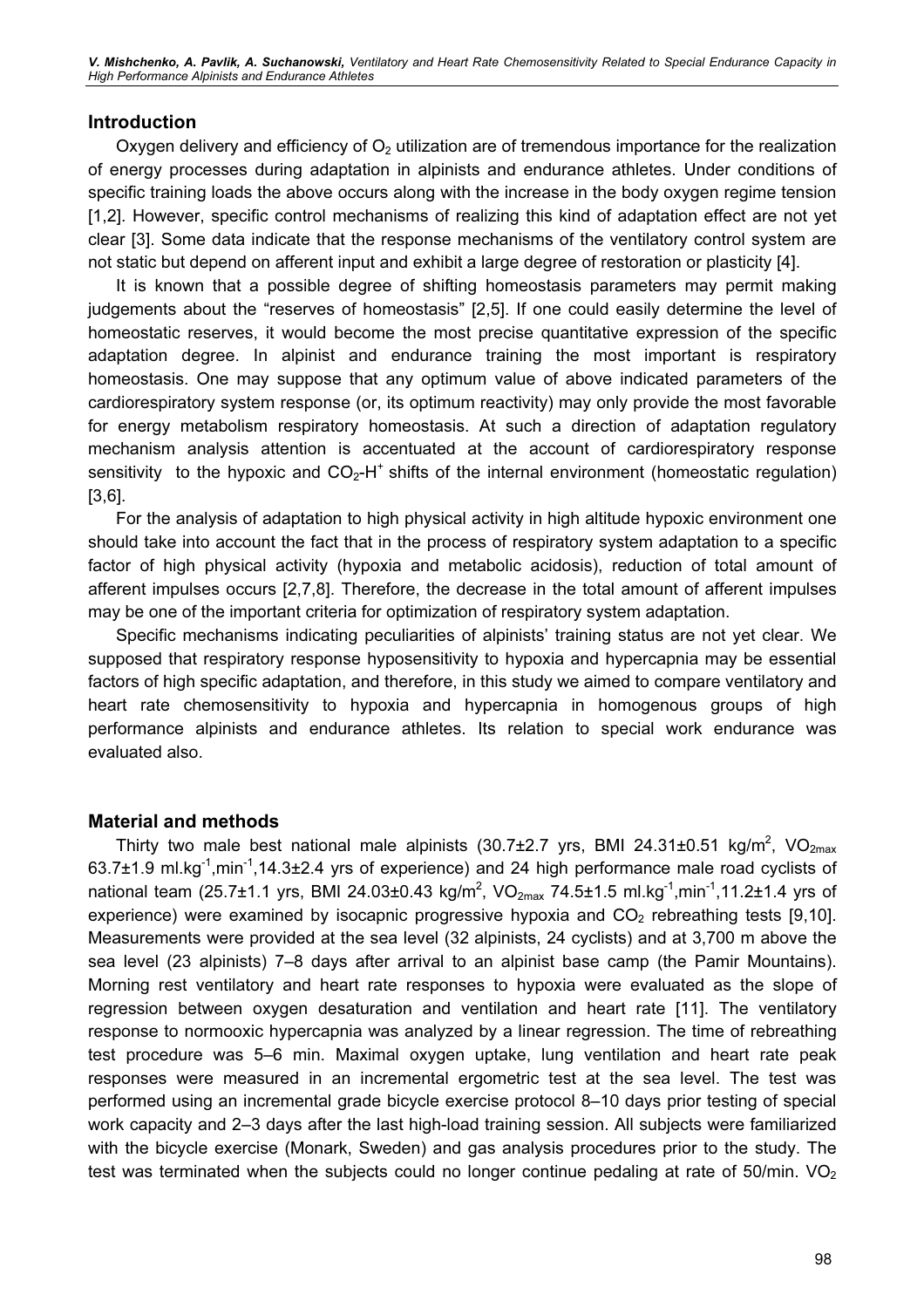V. Mishchenko, A. Pavlik, A. Suchanowski, Ventilatory and Heart Rate Chemosensitivity Related to Special Endurance Capacity in High Performance Alpinists and Endurance Athletes

max was determined from the measurement of the fractional concentrations of  $O_2$  and  $CO_2$ . To achieve a true  $VO<sub>2</sub>$  max, subjects had to meet two of the following criteria: plateau in  $VO<sub>2</sub>$  max and RER>1.1, or HR within 5 beat per min of individual HR max, measured previously. Special work capacity of alpinists was evaluated as the best time of non complicated mountain climbing between the point at 3,290 and 4,300 m above the sea level (it required about 32–42.5 min). The test was provided in a competitive condition as a component of athlete's selection in team for a Himalayan expedition. Special work capacity of cyclists was evaluated as the best time of the individual 50 km race at the sea level. The four best alpinists and endurance athletes were selected from the complete group as a result of coaches' ranking. Statistical analyses were performed using a statistical software package (SYSTAT). An analysis of variance (ANOVA) was used to determine the significance of differences between groups. Values were presented by means ± standard deviations, and significance was set at the p<0.05 level.

#### Results

There were no significant differences of the hypoxic ventilatory response in groups of alpinists and cyclists (p>0.05) But circulatory response evaluated by response of the HR increase in answer to a decrease in  $O_2$  arterial blood saturation (SaO<sub>2</sub>) in alpinists was lower (p<0.05) (Table 1).

|                                                                                 |                       | <b>Alpinists</b>    | <b>Endurance athletes</b>      |                                  |  |  |  |
|---------------------------------------------------------------------------------|-----------------------|---------------------|--------------------------------|----------------------------------|--|--|--|
| <b>Characteristics</b>                                                          | Complete group<br>(A) | 4 best athletes     | <b>Complete group</b><br>(E)   | 4 best athletes                  |  |  |  |
| Body mass, kg                                                                   | 76.7±3.1              | $73.5 \pm 1.9$      | 77.6±2.1                       | $75.1 \pm 1.4$                   |  |  |  |
| BMI, $kg/m2$                                                                    | $24.31 \pm 0.51$      | 23.89±0.32          | $24.03 \pm 0.43$               | $23.81 \pm 0.20$                 |  |  |  |
| Vital capacity, I                                                               | $5.56 \pm 0.31$       | $5.47\pm0.25\#$     | $6.21 \pm 0.21$                | $6.30 \pm 0.25 \#$               |  |  |  |
| $\Delta V_{E}/\Delta SaO_{2}$ , l.min-1<br>per 1% decrease                      | $0.22 \pm 0.06$       | $0.20 \pm 0.08$     | $0.23 \pm 0.05$                | $0.17 \pm 0.03$                  |  |  |  |
| $V_{E}$ at SaO <sub>2</sub><br>84%, I.min-1                                     | $8.55 \pm 0.56$       | $8.67 + 0.79$       | $9.61 \pm 0.40^*$              | $7.63 \pm 0.15^*$                |  |  |  |
| $\Delta V_T/\Delta$ SaO <sub>2</sub> , I.min-1<br>per 1% decrease               | $0.209 + 0.09$        | $0.176 \pm 0.08 \#$ | $0.159 \pm 0.04*$              | $0.041 \pm 0.009$ <sup>*</sup> # |  |  |  |
| $\triangle$ HR/ $\triangle$ SaO <sub>2</sub> ,<br>beat.min-1 per 1%<br>decrease | $0.57 \pm 0.08$ *#    | $0.48 \pm 0.09*$    | $0.85 \pm 0.08$ <sup>*</sup> # | $0.49 \pm 0.09*$                 |  |  |  |
| $\Delta V_E/\Delta P_A CO_2$ , I.min-<br>1. per 1 mm Hg<br>increase             | $2.52 \pm 0.27$ *#    | $1.67 \pm 0.31*$    | $1.16 \pm 0.10 \#$             | $1.10+0.09$                      |  |  |  |

Tab. 1.The cardiorespiratory response to hypoxia and hypercapnia in homogeneous groups of high performance endurance athletes (n=21) and alpinists (n=17) in the competitive period of training. Mean and SD

# - difference of groups A and E was significant at p<0.05;

\* - Difference of 4 best athletes and complete group was significant at p<0.05

Four best alpinists were significantly differed by higher tidal volume response to hypoxia in comparison with cyclists although their vital capacity was significantly lower. Differences in chemosensitivity of ventilatory response between 4 best alpinists and the complete group of alpinists consisted in lower sensitivity to  $CO<sub>2</sub>$  of best alpinists (p<0.05).

Special work capacity of alpinists was significantly related to tidal volume increase for hypoxia test ( $r=-0.60$ ) and to  $CO<sub>2</sub>$  sensitivity ( $r=-0.67$ ). The best cyclists in comparison with the complete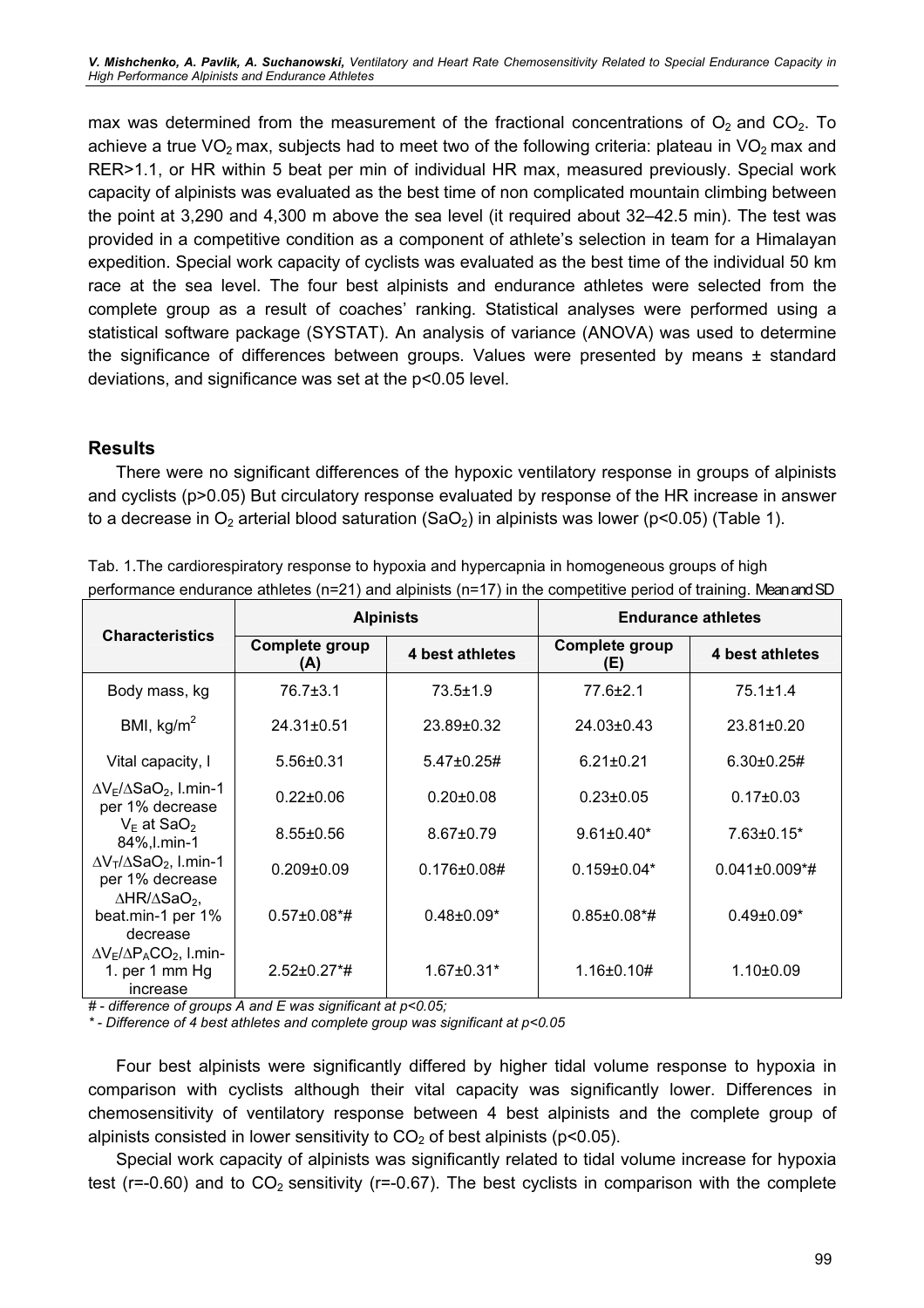group differed in lower ventilatory and circulatory responses to hypoxia. Special work capacity of cyclists was related to complex characteristic of ventilatory and circulatory response to hypoxia.

Maximal oxygen uptake (ml/kg body mass) of the four best alpinists did not differ from the values of other alpinists (Table 2).

Tab. 2. Maximal oxygen uptake (ml/kg body mass), lung ventilation and heart rate peak responses at VO<sub>2</sub> max test in complete groups and the four best alpinists and endurance athletes at the s.l. Mean and SD

|                                |                       | <b>Alpinists</b>               | <b>Endurance athletes</b>    |                    |  |  |  |  |
|--------------------------------|-----------------------|--------------------------------|------------------------------|--------------------|--|--|--|--|
| <b>Characteristics</b>         | Complete group<br>(A) | 4 best athletes                | <b>Complete group</b><br>(E) | 4 best athletes    |  |  |  |  |
| $VO2$ max, l.min <sup>-1</sup> | $4.88 \pm 0.19 \#$    | $4.79 \pm 0.12$                | $5.78 \pm 0.21 \#$           | $5.90+0.14$        |  |  |  |  |
| $VO2 max, ml.kg-1, min-1$      | $63.7 \pm 1.9 \#$     | $65.2 \pm 1.4$                 | $74.5 \pm 1.3$ $*$ #         | 78.6±1.1*          |  |  |  |  |
| $V_E$ max, l.min <sup>-1</sup> | 138.6±3.3*            | $130.7 \pm 2.1$ <sup>*</sup> # | $143.2 + 4.1$                | $144.7 \pm 3.7 \#$ |  |  |  |  |
| HR max, beat.min $^{-1}$       | $183.4 \pm 1.5$       | $180.2 \pm 1.1$                | $186.7 \pm 2.0$              | $184.3 \pm 1.7$    |  |  |  |  |

# - Difference of groups A and E was significant at p<0.05;

\* - Difference of 4 best athletes and complete group was significant at p<0.05

In endurance athletes maximal oxygen uptake was significantly higher than in alpinists. In the best endurance athletes maximal oxygen uptake (ml/kg body mass) was higher in comparison to the complete group. Lung ventilation peak responses at  $VO<sub>2</sub>$  max test in 4 of the best endurance athletes was higher than in 4 of the best alpinists. In complete group of alpinists  $V_{E}$  max was higher than in 4 of the best alpinists. There were no significant differences in peak response of the heart rate.

At the next stage of analysis all alpinists were divided into two groups which differed in special work capacity (time of non complicated mountain climbing). Special work capacity in group 1 was comparatively lower than in group 2. The comparison of rest CRS response and sensitivity to hypoxia and hypercapnia at 3,700 m above the sea level were made (Table 3).

|  |  |  |  |  |  |  | Tab 3. Comparison of morning rest CRS response and chemo sensitivity at 3700 m above sea level       |  |  |  |
|--|--|--|--|--|--|--|------------------------------------------------------------------------------------------------------|--|--|--|
|  |  |  |  |  |  |  | $(PiO2=101$ mm Hg) in group of high performance alpinists with relatively lower (group 1) and higher |  |  |  |
|  |  |  |  |  |  |  | (group 2) special work capacity (by time of non complicated mountain climbing), Mean and SD          |  |  |  |

| <b>Characteristics</b>                                                                                                                   | Group 1; n=20     | Group 2; n=12     |
|------------------------------------------------------------------------------------------------------------------------------------------|-------------------|-------------------|
| $P_AO_2$ , mm Hg                                                                                                                         | $59.5 \pm 1.1$    | $58.8 \pm 1.2$    |
| $P_{A}CO_{2}$ , mm Hg                                                                                                                    | $29.6 \pm 0.41$   | $28.7 \pm 0.51$   |
| Lung ventilation, I.min <sup>-1</sup>                                                                                                    | $10.7 \pm 0.31$ * | $8.4 \pm 0.52$ *  |
| Tidal volume, I                                                                                                                          | $1.03 \pm 0.08*$  | $0.85 \pm 0.09*$  |
| $V_{E}$ at P <sub>A</sub> O <sub>2</sub> 40 mm Hg, l.min <sup>-1</sup>                                                                   | $16.5 \pm 0.35$ * | $13.4 \pm 0.41*$  |
| Lung ventilation increment at $P_AO_2$ 40 mm Hg, l.min <sup>-1</sup>                                                                     | $5.80 \pm 0.31$ * | $5.00 \pm 0.28$ * |
| $ A -$ sensitivity to hypoxia (relation $V_E$ - $P_A$ O <sub>2</sub> ), I·min <sup>-1</sup> mm Hg <sup>-1</sup>                          | 47.3±0.63*        | $40.7 \pm 0.51$ * |
| Heart rate increment at $P_AO_2$ 40 mm Hg, bt min <sup>-1</sup>                                                                          | 13.6±0.85*        | $10.9 \pm 0.65$ * |
| $ S -$ sensitivity to increasing P <sub>A</sub> CO <sub>2</sub> ( $\Delta V_E/\Delta P_ACO_2$ ), I·min <sup>-1</sup> mm Hg <sup>-1</sup> | $2.60 \pm 0.23$   | $2.74 \pm 0.31$   |
| Lung ventilation at $P_{A}CO_{2}$ 50 mm Hg, I.min <sup>-1</sup>                                                                          | 44.4±0.95         | $40.0 \pm 1.05$   |

\* - Difference group 1 and 2 was significant at p<0.05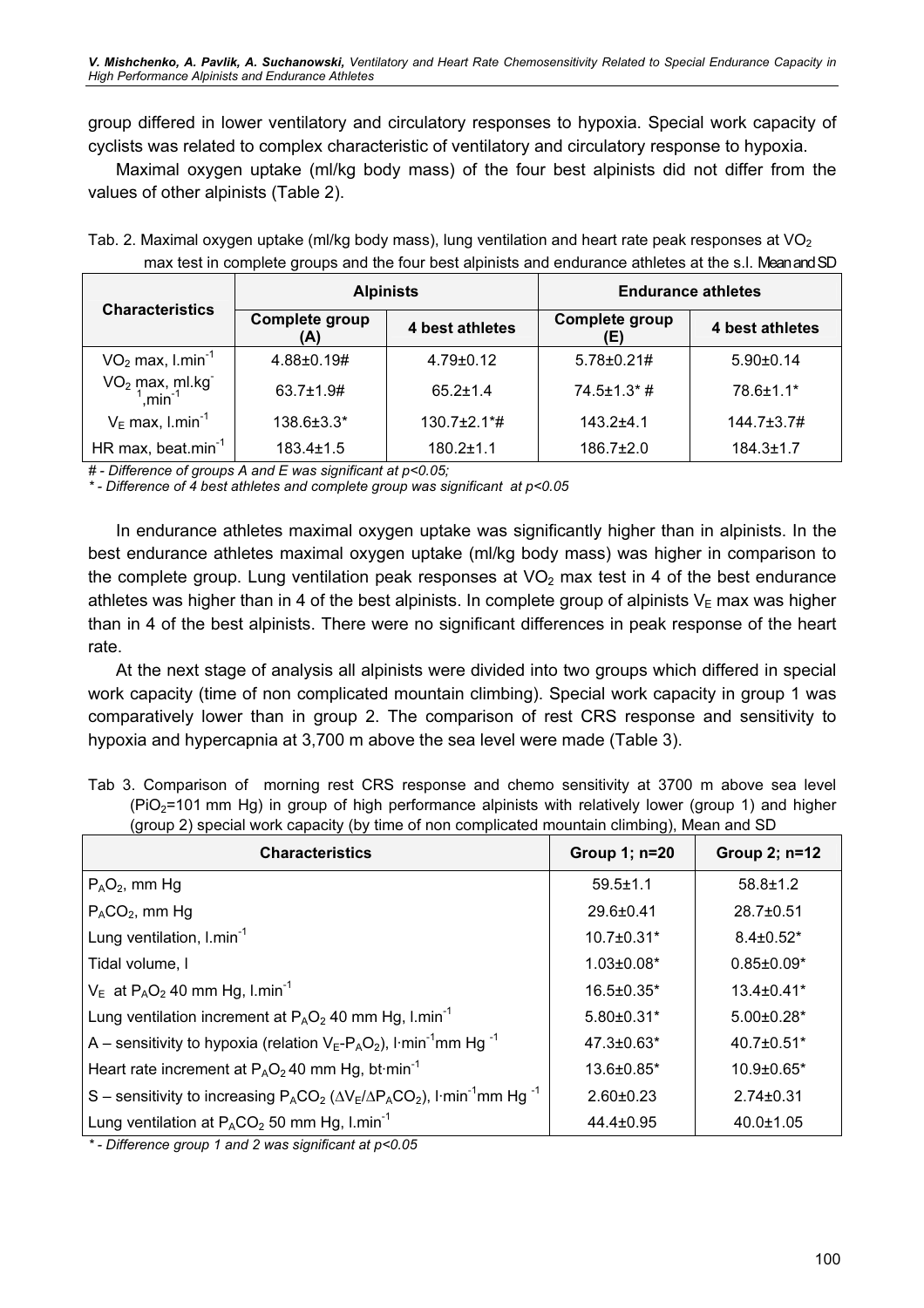V. Mishchenko, A. Pavlik, A. Suchanowski, Ventilatory and Heart Rate Chemosensitivity Related to Special Endurance Capacity in High Performance Alpinists and Endurance Athletes

The data in Table 3 showed that groups with relatively lower and higher special work capacity differed by levels of hyperventilation and sensitivity of ventilatory and heart rate responses to hypoxia at 3,700 m above the sea level. Group 2 (higher special work capacity) was characterized by lower rest lung ventilation, tidal volume, lung ventilation increment at  $P_AO_2$  40 mm Hg, ventilatory and heart rate sensitivity to hypoxia. In group 2 there was also a tendency for lower lung ventilation at  $P_ACO<sub>2</sub>$  50 mm Hg. Furthermore, this data demonstrated an important role of ventilatory response sensitivity to hypocapnia and alkalosis for a higher level of special work capacity in the group of alpinists.

The results of correlation analysis showed that special work capacity of alpinists was related first of all to heart rate response sensitivity (but not to ventilatory response) for a hypoxic stimulus  $(r=-0.56)$  and to ventilatory response to hypercapnic stimulus  $(r=-0.49)$  ( $p<0.05$ ). Special work capacity of cyclists was related to ventilatory response sensitivity to hypoxia (r=-0.51) as well as to ventilatory response to hypercapnia (r=-0.57) (p<0.05). Heart rate response sensitivity to hypoxia in cyclists was related to special work capacity also (r=-0.57). Special work capacity was significantly related to body mass in group of alpinists only (r=-0.47).

#### **Discussion**

The results showed no significant differences in the hypoxic ventilatory response in groups of alpinists and cyclists. But the circulatory response evaluated by response of HR increase in answer to a decrease in  $O_2$  arterial blood saturation in alpinists was lower. In endurance athletes maximal oxygen uptake (ml/kg body mass) was significantly higher than in alpinists. In the best endurance athletes maximal oxygen uptake (ml/kg body mass) was higher in comparison to the complete group. Maximal oxygen uptake of the four best alpinists did not differ from the values of other alpinists. Special work capacity of alpinists was significantly related to tidal volume increase for the hypoxia test and to  $CO<sub>2</sub>$  ventilatory sensitivity. The high importance of the cardiorespiratory chemo sensitivity to respiration was related to their role in adaptation to the lack of oxygen in high intensity exercises and in different types of hypoxia [1,3,6,11]. It is known that human breathing is regulated by feedback and feed-forward control mechanisms, allowing a strict matching between metabolic needs and the uptake of oxygen in the lungs [1,3,5]. The most important control mechanism, the metabolic ventilatory control system, is fine-tuned by two sets of chemoreceptor, the peripheral chemoreceptor and the central  $CO<sub>2</sub>$  chemoreceptor in the ventral medulla [3,4]. It is well known that chemoreceptor mediated hypercapnic and hypoxic stimulation of the respiratory centre is the principle mechanism which establishes correspondence of pulmonary ventilation to the intensity of metabolic processes [3]. One of the major regulators of homeostatic responses is carbon dioxide and closely connected with it concentration of  $H^+$ . The influence of numerous factors which either stimulate or inhibit human ventilatory or circulatory responses may be described by alteration of response to  $CO_2$ -H<sup>+</sup>-complex [11,12,13]. Some studies suggest that alveolar  $PCO_2$  oscillations provide a feedback signal for the respiratory control, independent of changes in mean  $PCO<sub>2</sub>$ , suggesting that natural  $PCO<sub>2</sub>$  oscillations drive breathing in exercise at sea the level and at high altitude [14]. Ventilatory acclimatization to hypoxia consists of a progressive increase in ventilation and a decrease in end-tidal  $PCO<sub>2</sub>$ . Underlying ventilatory acclimatization to hypoxia, there are also increases in the acute ventilatory sensitivities to hypoxia and hypercapnia [7]. There was a significant increase in the acute ventilatory sensitivity to hypoxia after exposure to mild hypoxia, and a significant decrease in sensitivity to hypoxia after exposure to mild hyperoxia. So hypoxic ventilatory sensitivity is increased during ventilatory acclimatization to hypoxia in awake goats, resulting in a time-dependent increase in expired ventilation [13]. The presented study shows that it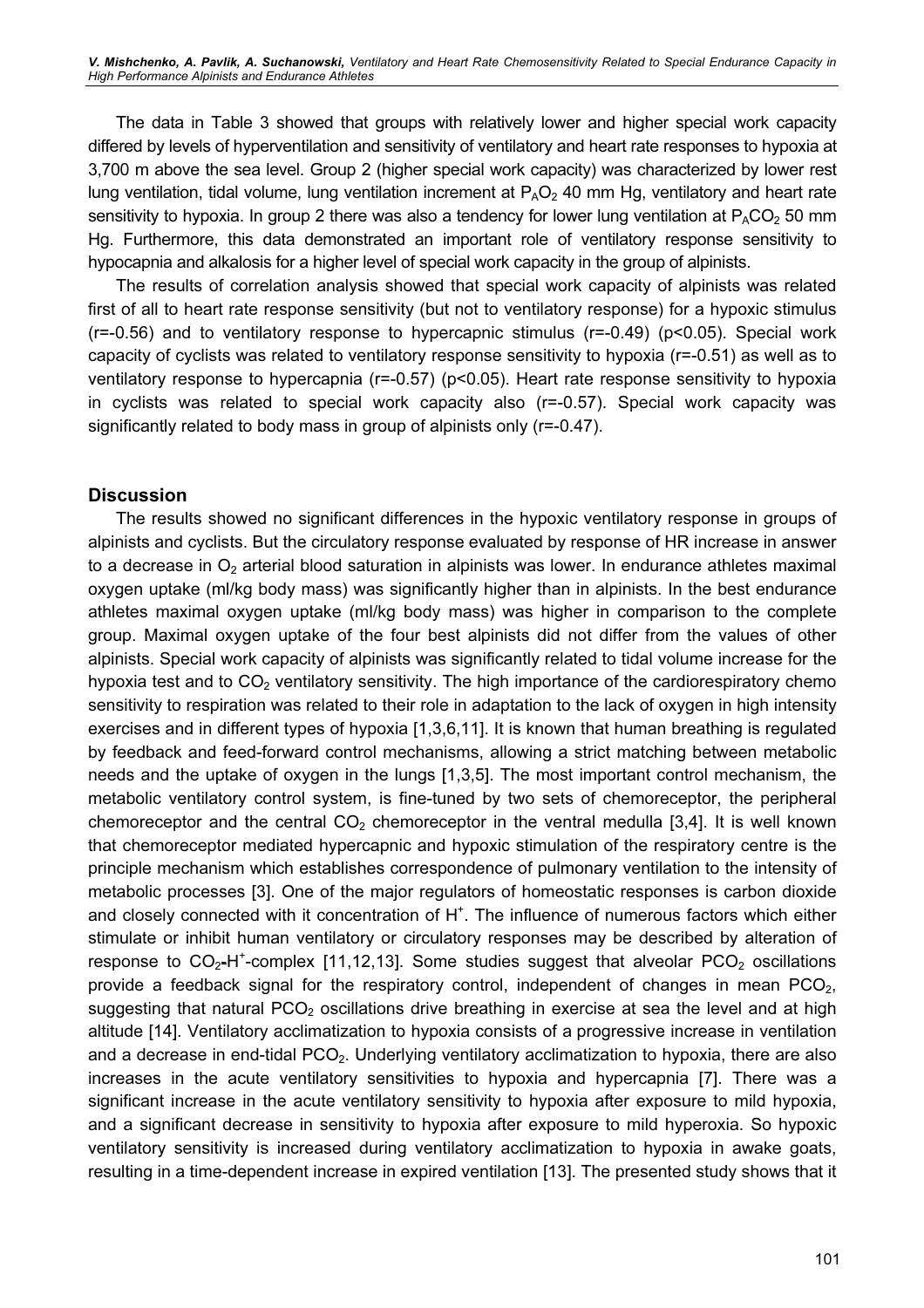may be related to working capacity. Some study showed interrelation sensitivity to hypoxia and  $CO<sub>2</sub>$  – acute ventilatory response to hypoxia in the presence of hypercapnia is increased after exposure to episodic hypoxia [15]. Therefore, long-term exposure to environmental hypoxia and hypocapnia in alpinists and endurance athletes generates specific changes in respiratory control [13,16]. In endurance athletes long-term exposure to specific hypoxia of exercise takes place  $\mathcal{O}_2$ deficit, accumulated  $O_2$  deficit). It is related to an interaction of exercise hypoxia and metabolic acidosis [16,17]. In both cases changes in respiratory chemo sensitivity to hypercapnia and hypoxia stimuli differently affect sympathetic activity, cardiovagal and sympathetic baroreflex function in a manner related to ventilatory chemoreflex sensitivity [18]. So it may be related to working capacity.

Regulation of the process of oxygen demand meeting through closely conjugated with it process of control for elimination of  $CO<sub>2</sub>$  and the level of pH is highly reliable and perfect. It is also known that parameters of  $PCO<sub>2</sub>$ ,  $PO<sub>2</sub>$ , pH of arterial blood are adequate irritants of circulatory responses as well. As ventilatory and circulatory responses ensure the same processes of gas mass transfer and gas exchange in lungs, it is quite natural that the character of their adjustment should have common features [3]. As the presented data showed, a long period of respiratory adaptation in alpinists and in endurance athletes induced some specific response of lung ventilation and heart rate to increment hypoxia. Specific changes in chemo sensitivity of alpinists and in endurance athletes may be related to "setting" meanings of  $pH$  or  $PCO<sub>2</sub>$  according to which the ventilation is regulated, or assigned by a special enzyme or any other factors within tissue of a chemoreceptor [3,11]. Recent evidence suggests that ATP is a mediator of central (within the ventral surface of the medulla) and peripheral (within the carotid body) chemosensory transduction [19].

Thus, during an analysis of possible changes in CRS response sensitivity under physical load and environmental condition the key point is availability of alterations in chemoreceptor apparatus "tuning" (status). Notions of the theory of automatic control are sometimes used in the above analysis. In particular, characteristic of respiration control apparatus as a "regulator of variable reinforcement" is applied [2].

The results showed that a reduction of respiratory system response sensitivity to hypoxia and its greater stability are an important factor of work capacity under conditions of sustained, strenuous physical load. The analysis demonstrated that these changes have been largely connected with the dynamics of blood acidosis shifts [5,16]. An increase in response sensitivity to  $CO<sub>2</sub>$ -H<sup>+</sup> stimulus at the background of acidosis has been observed, as a rule, during a low level of acidosis as well as at the initial part of the load [8]. Therefore, such an increase in response sensitivity is a peculiar for relatively short total duration of load of the given intensity [6]. At a high level of acidosis expression as well as at the end of the load, sensitivity of response could decrease significantly [2]. Both exercise and hypoxia increase pulmonary ventilation. However, the combined effects of the two stimuli are more than additive, such that exercise may be considered to potentate the acute ventilatory response to hypoxia [20]. These data contribute to a better understanding of important aspects of alteration of respiratory system reactive features in the process of sustained physical loads which are closely connected with special work capacity manifestation under different environmental conditions.

Respiratory response hyposensitivity to hypoxia and hypercapnia may be essential factors of high specific adaptation. Results showed that evaluation of ventilatory and heart rate chemo sensitivity in addition to measure of aerobic power may give important information for prevision of specific working capacity of high performance alpinists. In endurance athletes measuring of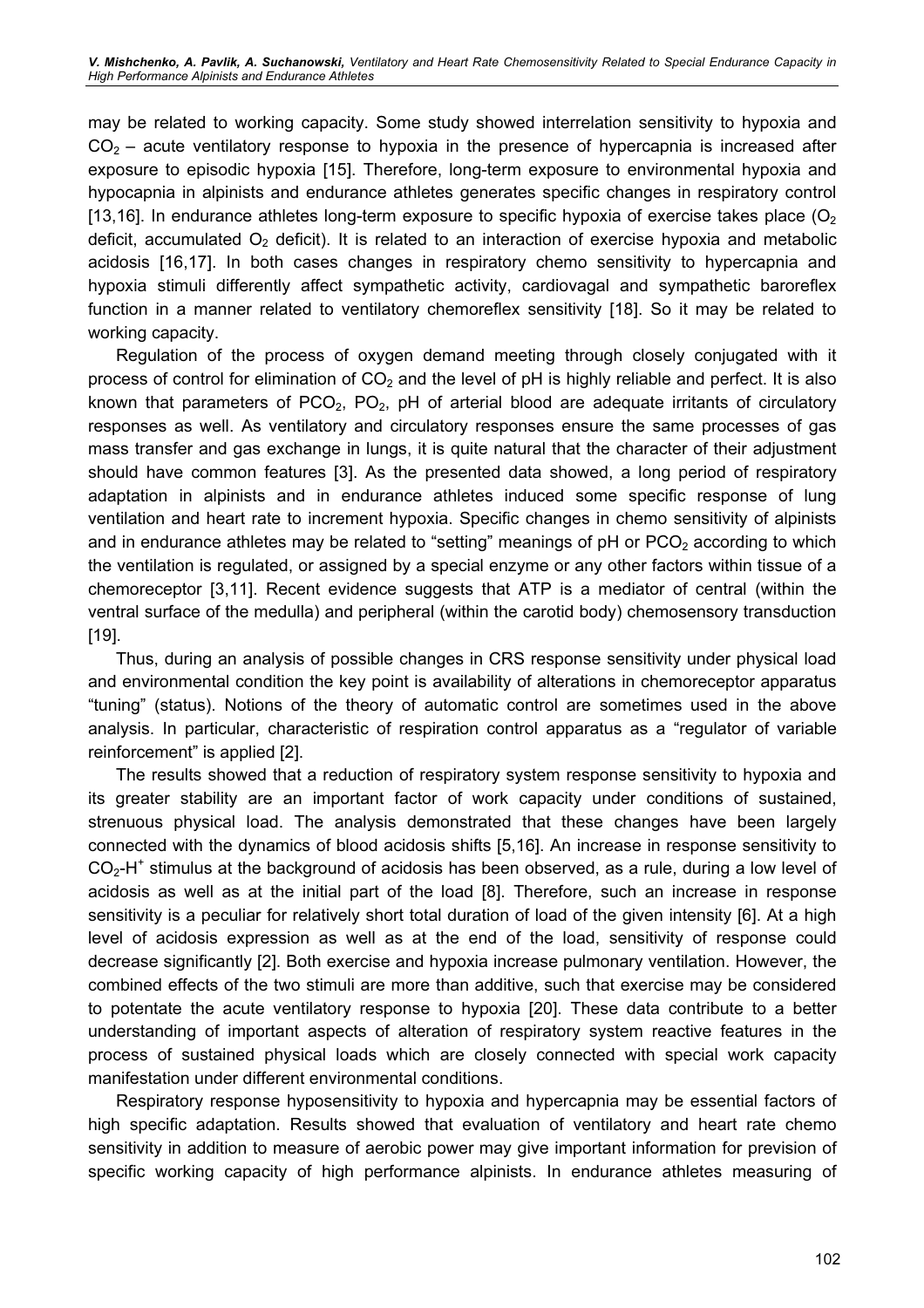changes in ventilatory and heart rate chemo sensitivity to hypoxia and hypercapnia stimulus (in addition to measure of aerobic and anaerobic power) may give important data for evaluation and prevision of the adaptation process in long-term training.

## Conclusion

We concluded that special work endurance was related to ventilatory and heart rate chemo sensitivity to hypoxia and hypercapnia in homogenous groups of high performance alpinists and endurance athletes. To evaluate special work capacity potential possibilities in a homogenous group of high performance alpinists, first of all heart rate response sensitivity to hypoxia as well ventilatory response sensitivity to  $CO<sub>2</sub>$  had to be taken into account, not only an alpinist's aerobic power. In the case of evaluation of special work capacity potential of high performance endurance athletes, besides aerobic power, we also have to consider complex ventilatory and heart rate characteristics of cardiorespiratory response sensitivity to hypoxia and hypercapnia. High physical activity in mountain hypoxic environment was connected with some specific characteristics of chemo sensitivity. The high special endurance capacity of high performance alpinists was related to sensitivity not only to hypoxia and hypocapnia but also to hypercapnia. Its may be used as additional criteria of the specific training status of alpinists and preview of their special work capacity. Still it requires a special additional research.

## References

- 1. Forster HV, Pan LG. Breathing during exercise: demands, regulation, limitations (review). Adv Exp Med Biol 1988;227:257-326.
- 2. Mishchenko V. Cardiorespiratory reactivity and adaptation of athletes. Kiev: Scientific world; 2007.
- 3. Mines AH, Respiratory physiology. New York: Raven Press; 1993.
- 4. Dahan A, Nieuwenhuijs D, Teppema. Plasticity of central chemoreceptors: effect of bilateral carotid body resection in central  $CO<sub>2</sub>$  sensivity. PloS Med 2007 Jul 24;4(7):239.
- 5. di Prampero PE. Factors limiting maximal performance in human. Eur J Appl Physiol 2003;90(3):420- 429.
- 6. Mishchenko VS, Bulatova MM. Effect of endurance physical training on cardio-respiratory system reactive features (mechanisms of training load accumulation influence). J Sports Med Phys Fitness 1993;33(2):95-106.
- 7. Donoghhue S, Fatemian M, Balanos GM, et al. Ventilatory acclimatization in response to very small changes in PO2 in humans. J Appl Physiol 2005 May;98(5):1587-1591.
- 8. Tomiak T, Lysenko E, Zasada M. Fast kinetics and sensitivity of cardiorespiratory responses in athletes of different sport events. Research Yearbook 2005;11:25-29.
- 9. Rebuck AS. Measurement of ventilatory response to CO2 by rebreathing. Chest 1976;70:118.
- 10. Chua TP, Coats AJ. The reproducibility and comparability of tests of the peripheral chemoreflex: comparing the transient hypoxic ventilatory drive test and the single-breath carbon dioxide response test in healthy subjects. Eur J Clin Invest 1995;25(12):887-892.
- 11. Kara T, Narkiewicz K, Somers VK. Chemoreflexes physiology and clinical implications. Acta Physiol Scand 2003;177(3):377-384.
- 12. Kato T, Tsukanaka A, Harada T, Kosaka M, Matsui N. Effect on hypercapnia on changes in blood pH, plasma lactate and ammonia due to exercise. Eur J Appl Physiol 2005;95(5-6):400-408.
- 13. Dwinell MR, Janssen PL, Pizarro J, Bisgard GE. Effects of carotid body hypocapnia during ventilatory acclimatization to hypoxia. J Appl Physiol 1997 Jan;82(1):118-124
- 14. Collier DJ, Nickol AH, Milledge JS, van Ruiten HJ, Collier CJ, Swenson ER, Datta A, Wolff CB. Alveolar PCO2 oscillations and ventilation at sea level and at high altitude. J Appl Physiol 2008 Feb;104(2):404-415.
- 15. Mateika JH, Mendello C, Obeid, Badr MS. Peripheral chemoreflex responsiveness is increased at elevated levels of carbon dioxide after episodic hypoxia in awake humans. J Appl Physiol 2004 Mar;96(3):1197-2205.